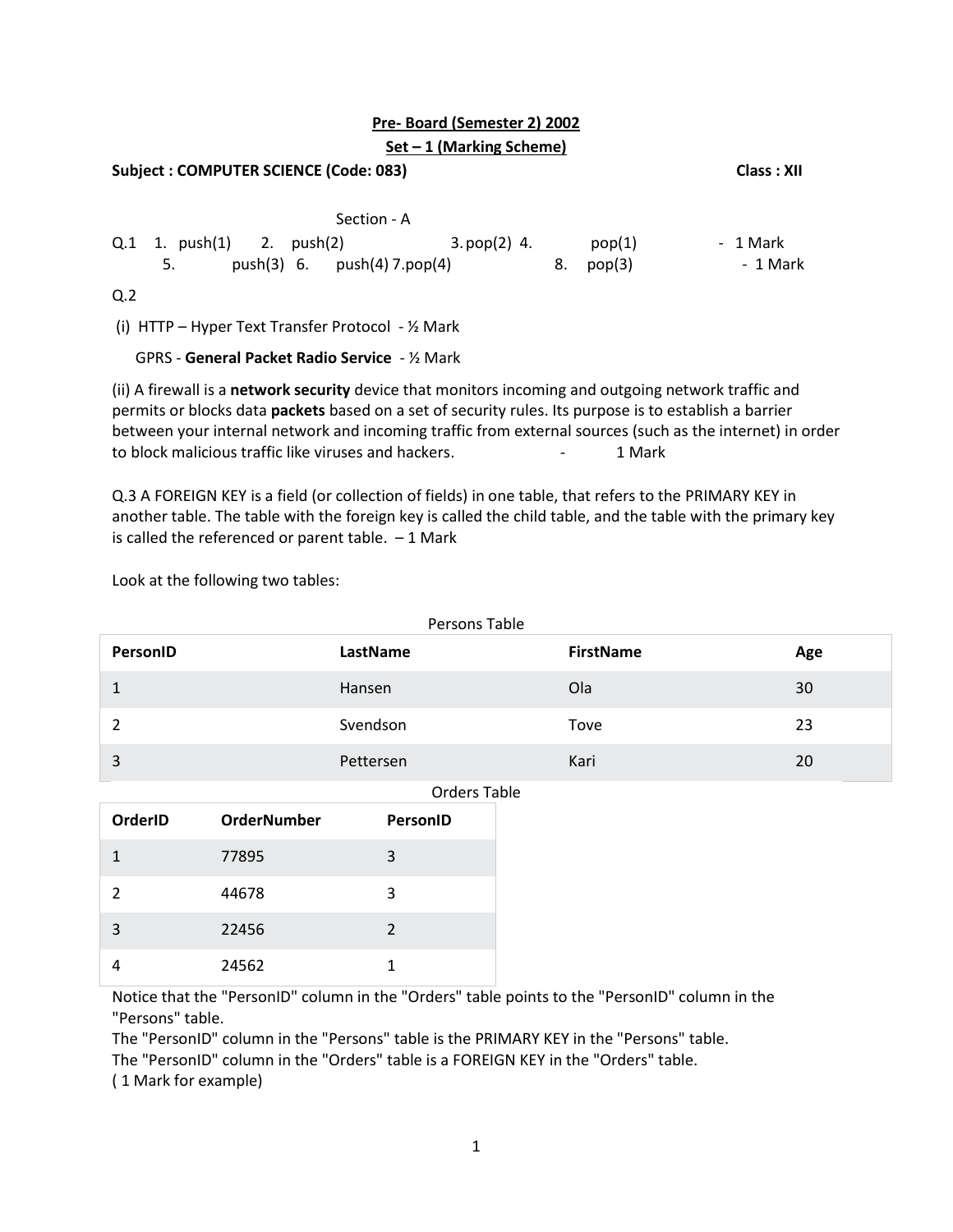Q.4 **cursor.fetchall()** fetches all the rows of a query result. It returns all the rows as a list of tuples. An

empty list is returned if there is no record to fetch. - 1/2 Mark

**cursor.fetchone()** method returns a single record or None if no more rows are available. It returns a

tuple.  $-\frac{1}{2}$  Mark

Rowcount – It return an integer.  $-$  1/2 Mark

Yes it is compulsory to commit() to save the transaction.  $-$  1/2 Mark

Q.5 ( ½ Mark for each part)

- (i) 6000 3500
- (ii) [gold@fishhere.net](mailto:gold@fishhere.net) [pb@herowndomain.org](mailto:pb@herowndomain.org)
- (iii) Smith Gold

Brown

- (iv) Paula
- 6 (i) Because that RollNo is not present in Table1 and it is violating the rule of foreign key constraint. ( 1 Mark)
- (ii) DELETE will delete a particular row while DROP will delete the table along with the structure of the table. - 1 Mark

Q.7

- (i) Emp table Primary Key EMPNO ½ Mark Job table Primary key – DEPTNO - ½ Mark
- (ii) NO as Deptno is a foreign key in EMP table so first record of PETER is to be deleted from the EMP table- 1 Mark

OR

- (i) EMAIL 1 Mark
- (ii) degree  $-6 \frac{1}{2}$  Mark
	- cardinality  $-4 \frac{1}{2}$  Mark

#### **Section - B**

#### **Q.8**

R={"OM":1000, "JAI":4500, "BOB":8900,"ALI":1500, "ANU":900, "TOM":8200,"Ram":2300,"piyush":6000}  $ST=[]$ def PUSH(R,S):

for k in R:

 if R[k] > 3000 : S.append(k)

def POP(S):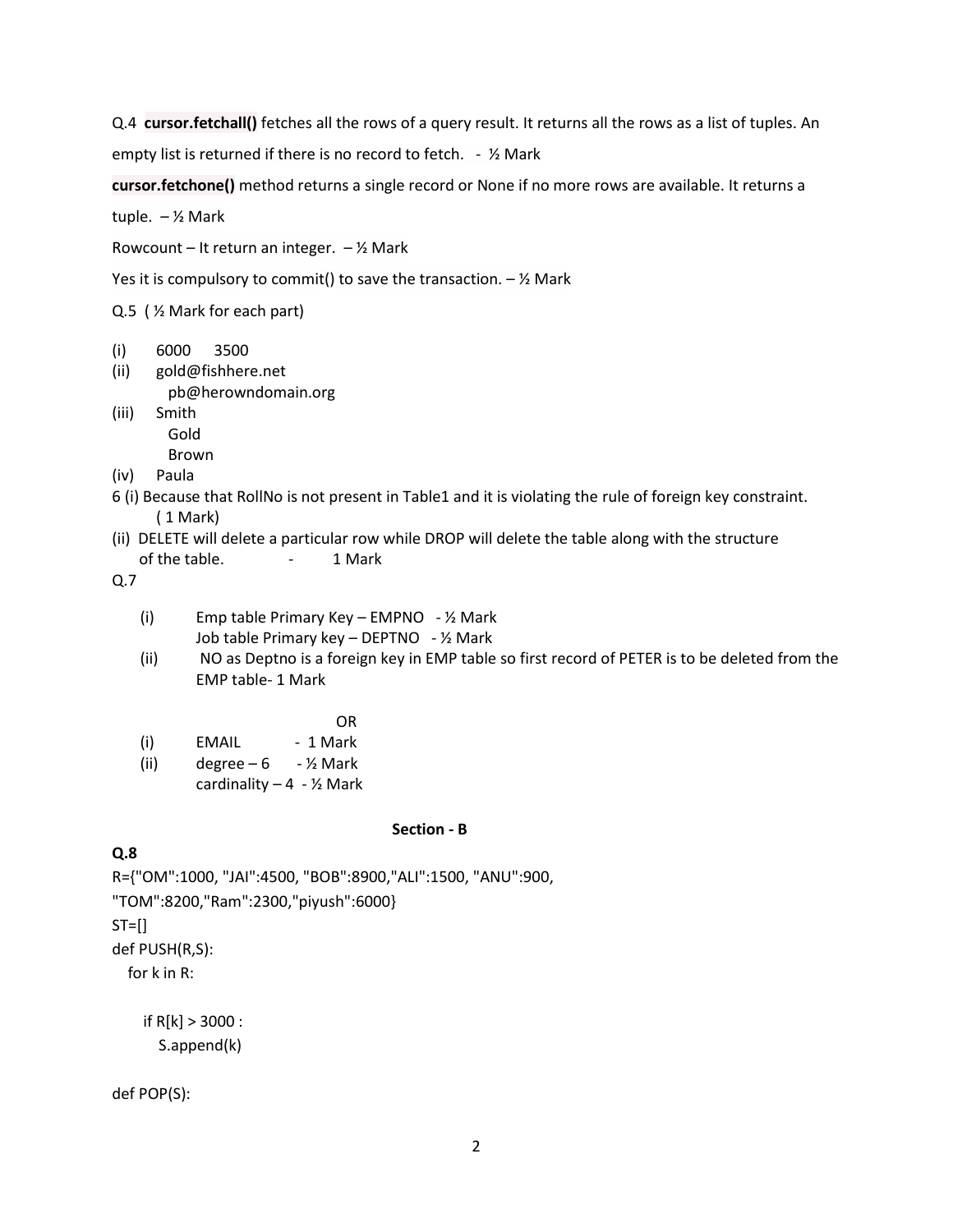```
if S!=[]:
     return S.pop()
   else:
     return None
PUSH(R,ST)
print("Popped ")
while True:
if ST!=[]:
    print(POP(ST),end=" ")
```
#### else:

```
 break
```
#### **OR**

```
R=[1,2,3,4,5,6,7,8,9,10,11,12,13,14,15]
ST=[]def PUSH(R,ST):
   for k in range(len(R)):
    if R[k] % 2 ==0 :
       ST.append(R[k])
```

```
def POP(ST):
```

```
 if ST!=[]:
   return ST.pop()
 else:
   return None
```

```
PUSH(R,ST)
print("Popped ")
```

```
while True:
 if ST!=[]: print(POP(ST),end=" ")
  else:
     break
```

```
(1 mark for correct PUSH operation )
```
- (1 mark for correct POP operation)
- (1 mark for correct function calls and displaying the output)

# Q.9

```
(i) DDL – Data Definition language. Example – Create table – 1 Mark 
    DML – Data Manipulation language. Example – update - 1Mark
```